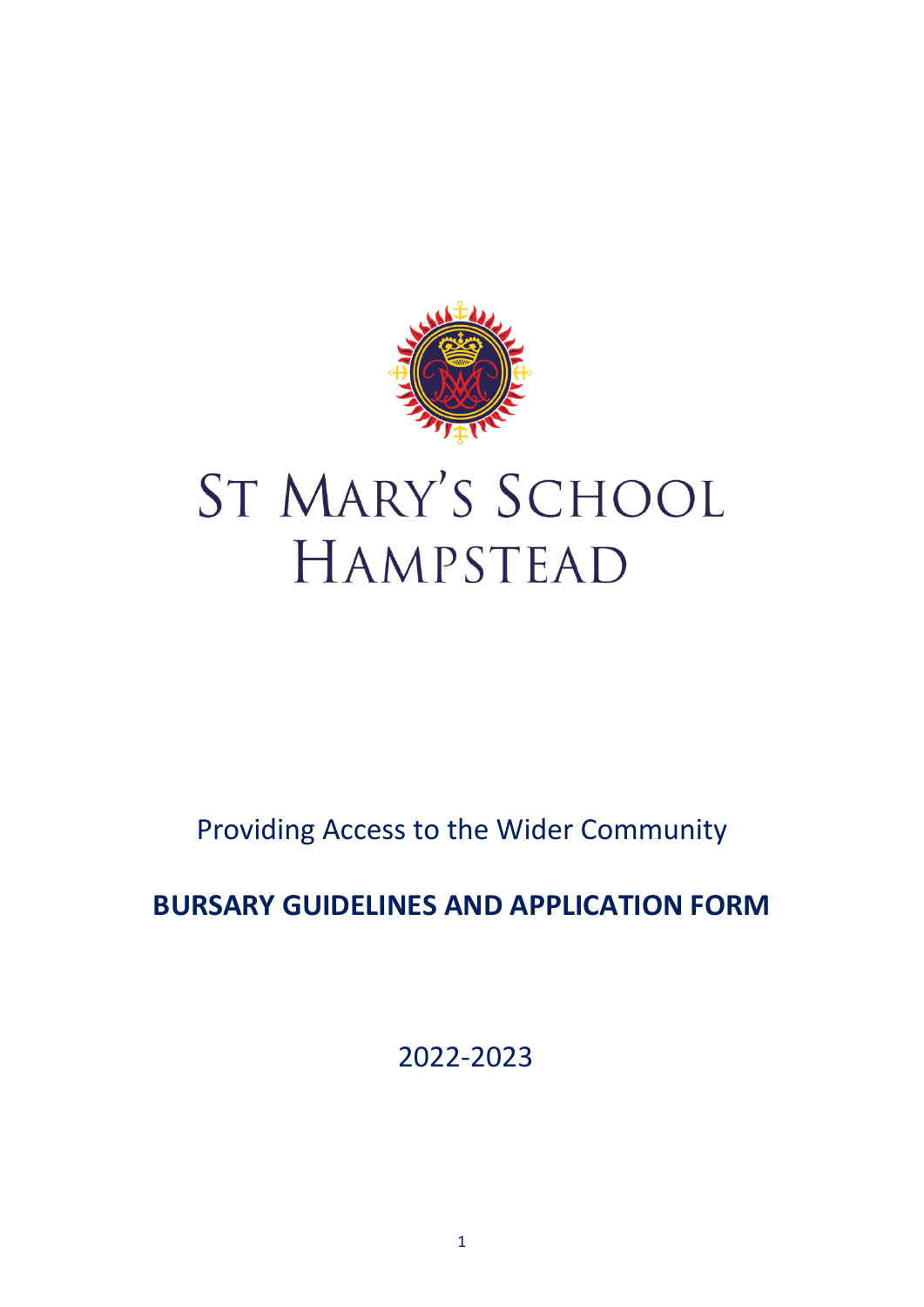## **MISSION STATEMENT**

St Mary's School seeks to provide an education firmly founded on Christ and the Catholic faith.

Spiritual and moral principles are nurtured in a way that is reflected in daily life.

Within a happy and caring environment and based on the recognition of the dignity and worth of every child, high standards are expected and pursued. Intellectual development is emphasised and fostered along with the pursuit of academic excellence.

St Mary's values the unique contribution of every child within the school community.

St Mary's aims to encourage an active partnership between home, school, parish and the wider community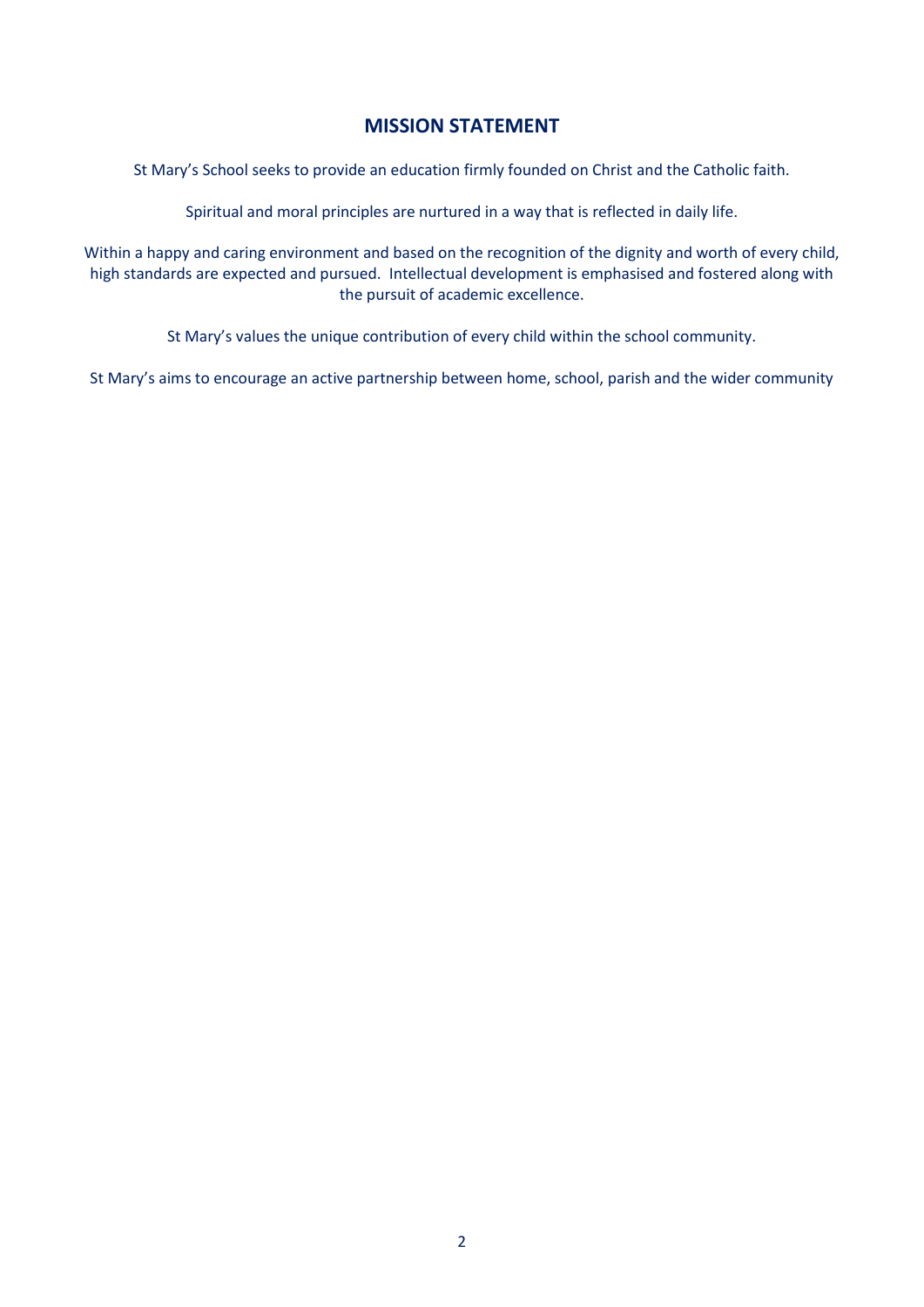## **ST MARY'S SCHOOL, HAMPSTEAD**

## **MEANS -TESTED BURSARIES**

#### **Introduction**

St Mary's School, Hampstead is a charity providing Roman Catholic education at its school in Fitzjohn's Avenue, London, NW3 6PG.

St Mary's School, Hampstead is committed to broadening access to education at the School by offering to eligible parents means-tested financial support for the payment of school fees. Such support is known as a bursary. Bursaries may be awarded in the form of a discount of up to 95% remission on tuition and other related fees payable (lunches and school trips), depending on the individual circumstances of prospective pupil and each of her parents. In very exceptional circumstance, additional discounts may be granted.

St Mary's receives no income other than that from fee income. The school fees for 2022-2023 are £5,750 per term. As a charity, the School regards it as appropriate to extend access to the high quality Catholic education it offers to those who are in real financial need. The ability of the School to award Bursaries in any one year will depend on the availability of funds within our agreed budget and the quality and circumstances of the applicants.

Bursary awards are subject to an annual review of the pupil's and her parents' financial circumstances, with fresh information being required about the pupil's and her parents' circumstances for every year that their child attends the school. Bursary awards may be removed or varied upwards or downwards, depending on the pupil's and parents' financial circumstances.

Awards are made on the basis of the confidential scale of awards, which sets out award levels in relation to the child's and each parent's financial circumstances, as amended from time to time. The scale of awards is reviewed and revised annually by the School and is approved by the Governors. Though awards are generally linked to this scale, they may be varied upwards or downwards depending on the child's and each parent's financial circumstances (e.g. their savings, investments and realisable assets, as well as their income, the size of their family, any other persons dependent upon them and other factors).

Awards may also be varied upwards or downwards for compassionate or other pertinent reasons, including but not limited to a pupil's progress, attitude, attendance or behaviour; where the parents have failed to support the School or otherwise have not acted in accordance with their obligations under the school's Terms and Conditions, for example by the late payment of any contribution they are making to the fees; or otherwise in accordance with the terms of the award or the school's Terms and Conditions.

A bursary may be withdrawn in its entirety in accordance with the terms upon which such an award is made or otherwise in accordance with the school's Terms and Conditions. A bursary may also be withdrawn in its entirety if, in the opinion of the Headmistress, the child's attendance, progress and/or behaviour (and/or the parents' behaviour or conduct (or the behaviour or conduct of one of the parents)) no longer merit the continuation of the award.

The School reserves the right to amend the way in which awards are assessed.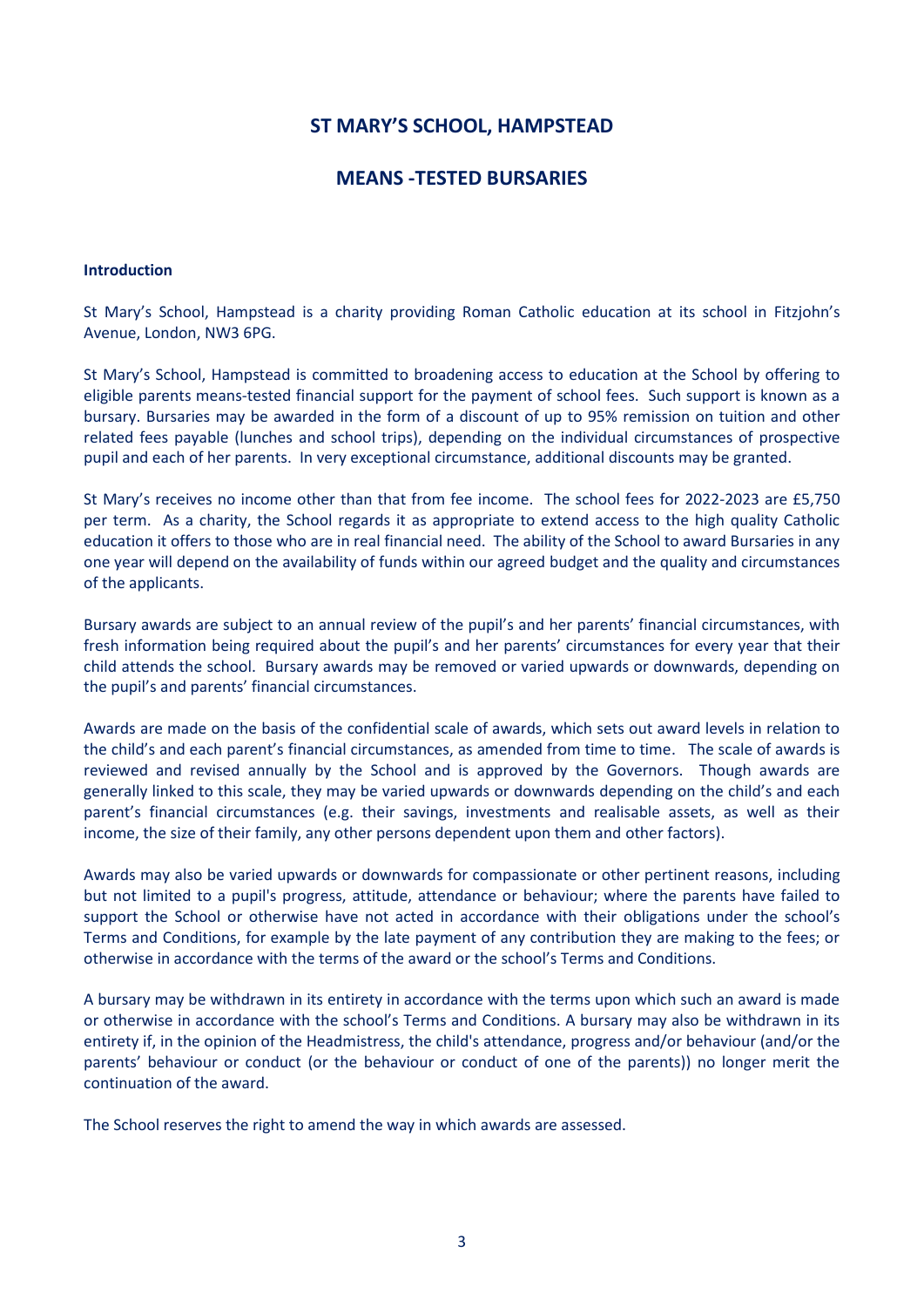Requests for financial support usually fall into two categories:

- New applicants to the school, where a place has been offered but parents are unable to fund the fees and other educational expenses.
- Existing pupils where a change in the pupil's and/or parents' circumstances has resulted in difficulty in meeting fees and other educational expenses and may result in the child being withdrawn part way through a stage of their education.

Within the second category there may be temporary arrangements dealing with the disbursement of "hardship" funds when local or national economic circumstances affect the income of school families.

## **New Applicants to the School**

Awareness. Information provided by the School alerting the parents of prospective pupils to the possibility of gaining means-tested financial support with the payment of school fees and other educational expenses is included in:

- The school website
- The local press and national publications and directories by means of advertisements / entries
- Local institutions including parish churches and other schools
- At the time of the tour of the School and meeting with the Headmistress
- At the time of 7+ entry advertising

## The Application Process.

Bursaries may be made available to parents of children entering the School (See the School's Admission's Policy). They are awarded at the discretion of the Governors through the Bursary Committee and the Headmistress and Bursar are responsible for the management and coordination of the process. Bursaries are normally limited to 1-2 per year group in Reception to Year 6. Bursaries in the Nursery and Pre-Nursery would usually only be granted in exceptional circumstances.

- Step One. Both parents seeking a bursary are required to complete a form which seeks to establish the identity and financial circumstances of the family and of each parent. In the event parents are separated and/or divorced, financial information from both parents should still be provided, as should the financial information of any other adults in the same household of either of the parent. The form, which requests details of all income, savings and capital, may be found at Annex A and must be accompanied by full documentary evidence. The completed form, together with the necessary documentary evidence, are to be submitted to the Bursar at the time of submitting an application form for their daughter's place at the school.
- Both parents seeking a bursary will be required to sign a declaration stating that the information they have provided is both accurate and complete as well as requiring, in the event their application for a bursary is successful, them to update the School in the event those circumstances change during the academic year in question. If any information provided in the application, or as part of the broader assessment process, is subsequently discovered to be false or misleading or incomplete, the School may withdraw any award which has been made with immediate effect and, depending on the circumstances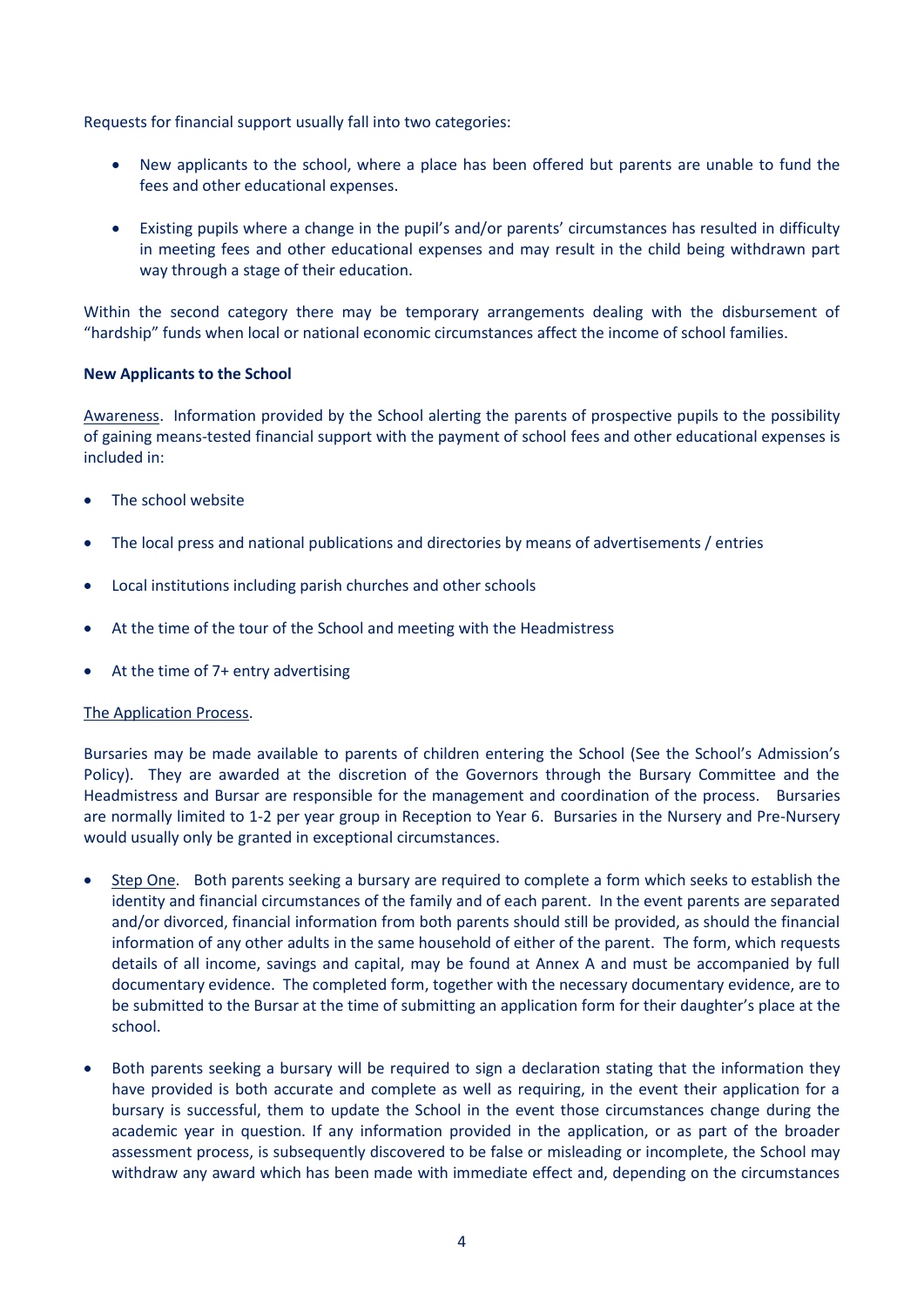may require reimbursement. The School may also terminate its parent contract (Terms and Conditions) and require the removal of the child in such circumstances.

- Step Two. The Bursar or their nominee assesses all applications in order to establish the likely level of support which will be required in order to allow the child to attend the school. This may involve a representative of the School visiting the parents' home(s) to ensure that the information has been correctly interpreted and the basis of the financial assessment has been fair. Parents may be asked to meet the Bursar or their nominee at the School and/or provide additional supporting information as may be requested.
- Step Three. The Bursar or their nominee prepares a recommendation in accordance with the St Mary's confidential scale of awards which is considered with the Headmistress and a joint recommendation is then reached.
- Step Four. The joint recommendation is presented to the Bursary Committee for approval. If timings are such that applications are made outside of the meetings calendar then the Headmistress will make a submission to the Treasurer for approval. The Bursary Committee/Treasurer may request further information to inform their deliberations.
- Step Five. The parents are advised whether their child is to be offered a place at the School and of the bursary offer.
- Step Six. Both parents are then required to sign a letter accepting the place at the School and an acknowledgement agreeing to any additional terms and conditions relating to the bursary.

St Mary's School may use an external organisation to assist with processing bursary applications, including making home visits. Information provided by applicants may be made available, in confidence, to that organisation for those purposes.

All personal data processed in connection with the school's arrangements for bursaries shall be processed in accordance with the school's privacy policy which is available on the school's website and is otherwise available from the School upon request.

## The Case for Assistance.

The Headmistress and Bursar will consider a number of factors when making the judgement as to the justification for support, and the extent of such support. In the main, the child's suitability for the School is the first consideration in granting support.

- Suitability. Bursary funds are limited and those judged most suitable will be given priority. Each pupil to whom support is offered must, in the opinion of the Headmistress, be likely to make good academic progress following admission and possess the potential to develop the quality of her work, and benefit from participation in the wider, extra-curricular activities on offer at the School. Previous school reports will be consulted for evidence of the pupil's attainment, progress and behaviour.
- Financial Limitations. The amount of the bursary award is not influenced by the child's academic ability but by the extent of need. Each case is assessed on its own merits and awards are made subject to the school's ability to fund these within the context of its overall budget. It is recognised that judgements about what sacrifices a family should make to pay school fees will be personal; however, the School has a duty to ensure that all bursary grants are well focused and so, as well as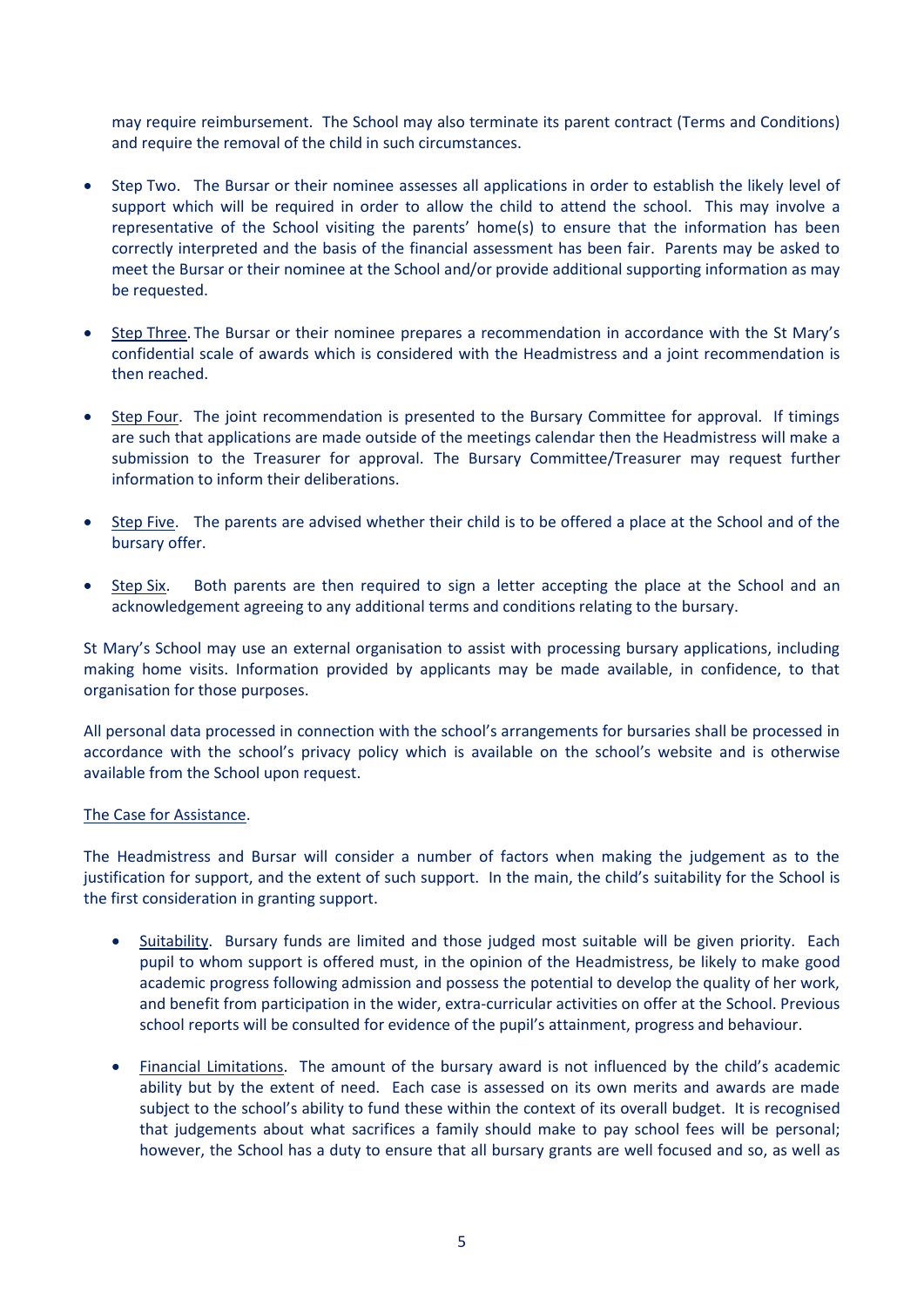current earnings, other factors which will be considered in determining the necessary level of grant will include (but are not limited to):

- o The ability to improve the financial position or earning power of each parent. For example, where there are two partners, both would be expected to be employed unless one is prevented from doing so through incapacity, the need to care for children under school age or other dependents, or the requirements of their partner's work.
- $\circ$  Opportunities to release any capital. Significant capital savings and investments would be expected to be used for the payment of school fees, as would equity values in property assets.
- o In cases of parents who are divorced or separated, the contribution that is being made or could be made by both parents, regardless of who the child lives with, and based on the principle that liability for the fees is joint and several. This means that the School may consider the financial circumstances of each parent separately and together, treating each parent's household separately.
- o The number of school aged children in the household.
- o Contribution to household costs including school fees by other family members, any adults unrelated to the child or by third parties / outside sources.
- $\circ$  Any fees being paid to other schools (or universities) and the extent to which bursary assistance for these fees (where it is available) has been applied for and obtained.
- $\circ$  Acknowledging that others might have a different view, the School considers that the following would not be consistent with the receipt of a bursary. It should be noted that this list is not comprehensive:
	- Frequent or expensive holidays.
	- New or luxury cars.
	- Investment in significant home improvements.
	- A second property/land holdings.
	- Failure to honour school fee payments to other schools.
- Other Factors. It is recognised that, in addition to academic ability and financial constraints, there may be other circumstances which should be considered. These include:
	- o Where a child has siblings at the School (though a bursary award to one child does not guarantee an award to a sibling).
	- o Where the social needs of the child are relevant (for example where a child is suffering from bullying at their present school).
	- o Where a parent is critically or terminally ill or is unable to secure permanent employment due to poor health or incapacity.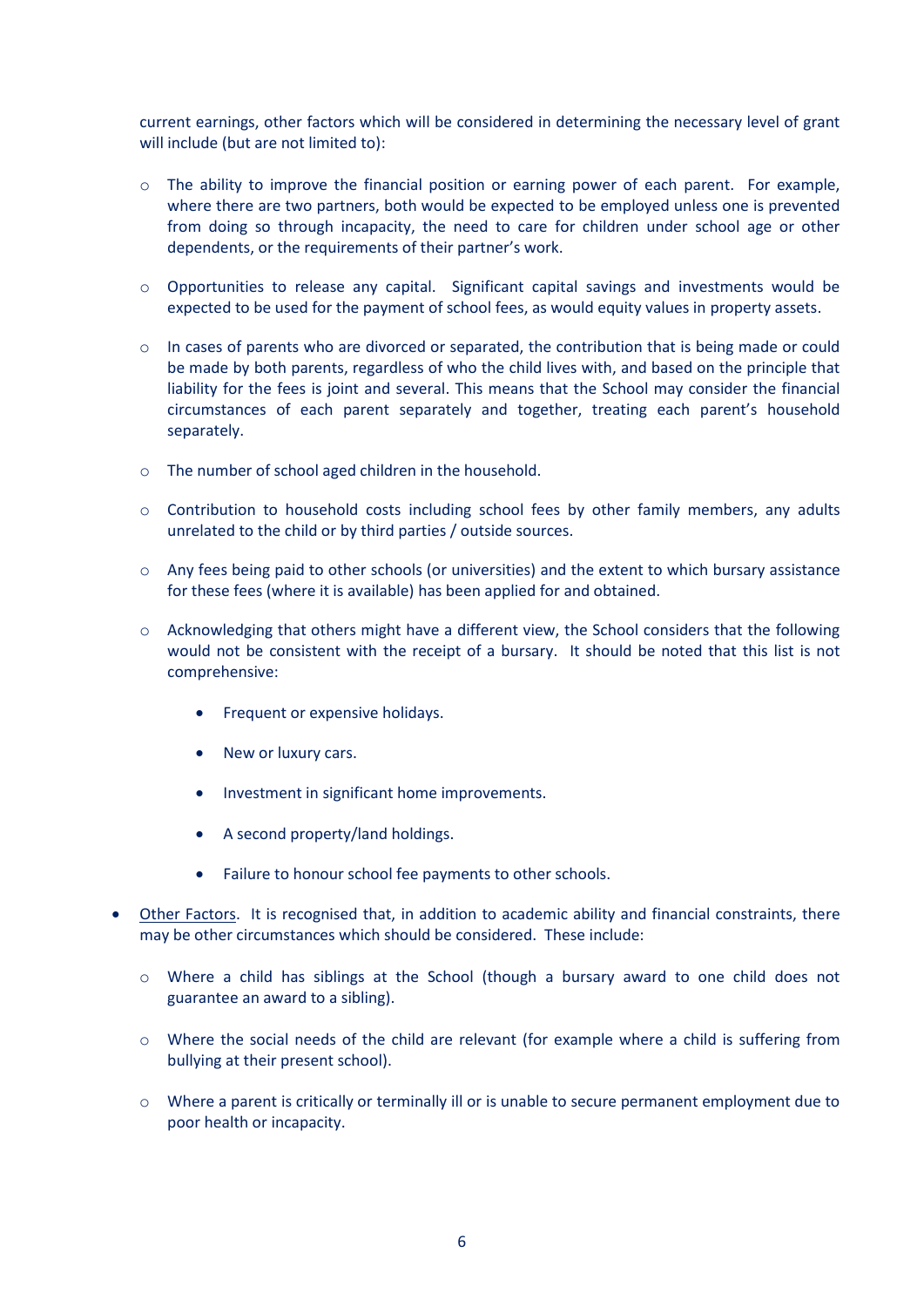- o Where a separation has resulted or is likely to result in the child having to be withdrawn from the school, adding to the stress of coping with the parents separating, although the School will nonetheless consider the financial circumstances of both parents in such cases.
- o Where a previous school has awarded bursary support (but please note that bursary support from a previous school is no indication or guarantee that the parents would be eligible for bursary support at St Mary's School).

### **Existing Pupils - Change in Family Circumstances**

Within overall budget funding, the School will in normal circumstances consider cases of sudden, unforeseen need or hardship where applications meriting Bursary assistance are received out of the normal calendar cycle for bursaries. This sum will be set within budgetary constraints. Parents with a child at the School whose financial circumstances suddenly change may apply for a hardship award to the Headmistress explaining their situation and using the forms at Annex A. Such awards are subject to the availability of funding and cannot be guaranteed.

If parents continue to require financial support in subsequent years, they will be required to submit repeat means-testing forms in the same way as other bursary holders.

The ability to apply bursary support in the event of hardship is brought to the attention of all current parents annually with the notification of the fees for the next academic year.

### **Annual Review**

All Bursary awards are subject to repeat consideration of the child's and each parent's financial circumstances each year and may be varied upwards or downwards depending on the outcome of any review. Current bursary holders will be issued with repeat means-testing forms during the Easter holidays (ready for a Bursary Committee meeting held during the summer term) each year for return by the end of May. Bursary holders will usually be advised of the outcome of the annual review by the end of June.

For those previously in receipt of bursaries, the Headmistress and Bursar, in making their joint recommendation to the Bursary Committee, have the discretion to recommend to the Governors the reduction or withdrawal of an award not only where a pupil's progress, attitude, attendance or behaviour has been unsatisfactory but also where the parents have failed to support the school, for example by the late payment of any contribution they are making to the fees or by otherwise not acting in accordance with the school's Terms and Conditions, or otherwise in accordance with the terms of the award or the school's Terms and Conditions.

## **Confidentiality**

The School respects the confidentiality of bursary enquiries and awards made to parents and recipients and prospective recipients are expected to do likewise.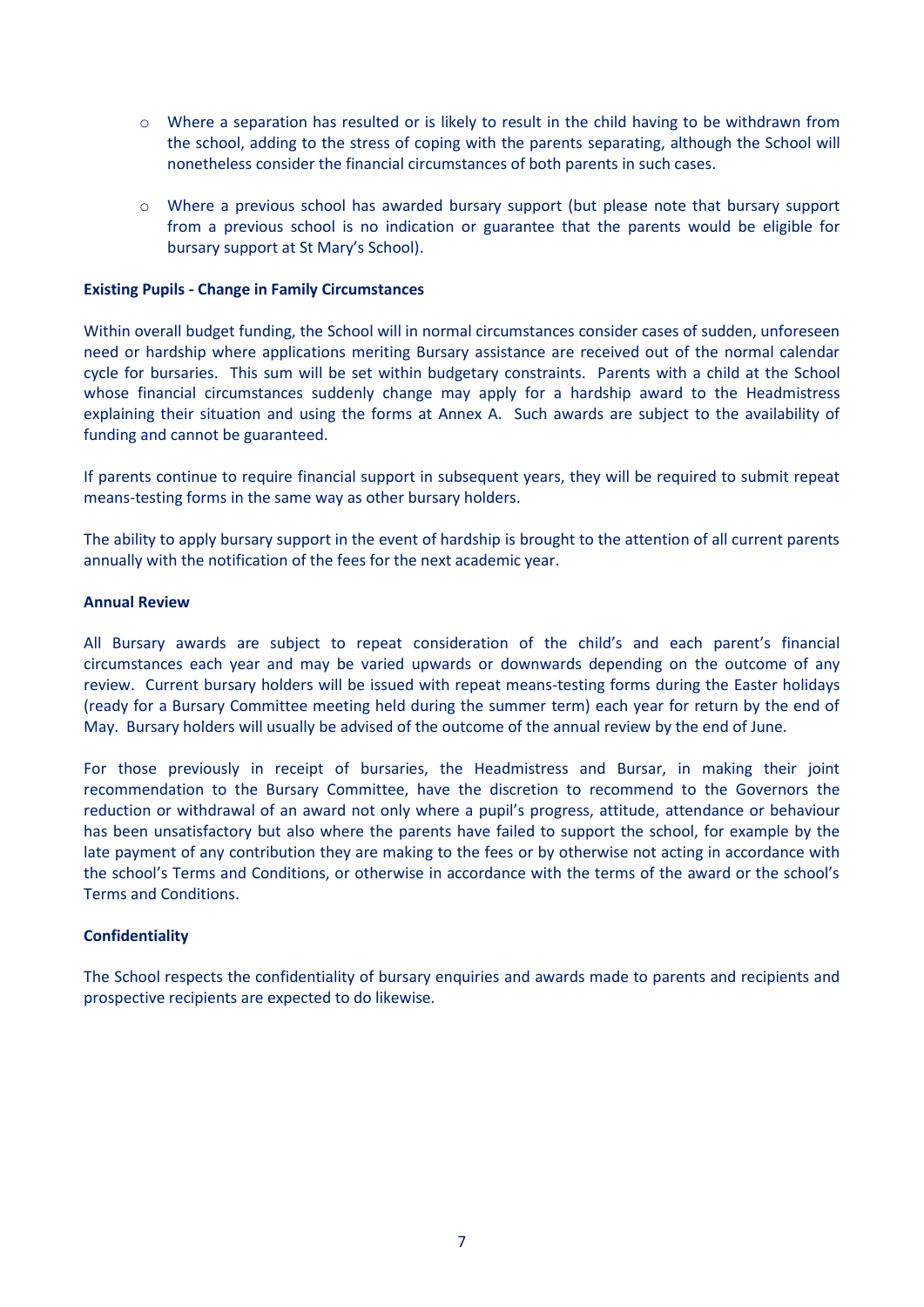#### **Other Sources of Bursary Assistance**

In addition to the School's bursary fund, there are a number of educational and charitable trusts which provide assistance with tuition fees. In the majority of cases, these are to assist children who are already attending a fee-paying school and due to a change of circumstances may be unable to remain. St Mary's School encourages parents to apply for support where it is felt a good case can be made for assistance. Useful sources of information are

The Educational Trusts Forum Website[: www.educational-grants.org](http://www.educational-grants.org/)

Royal National Children's SpringBoard Foundation Website: https:/[/www.royalspringboard.org.uk/](http://www.royalspringboard.org.uk/)

## **Further related information**

Please contact the School for further information and copies of the Admissions Policy.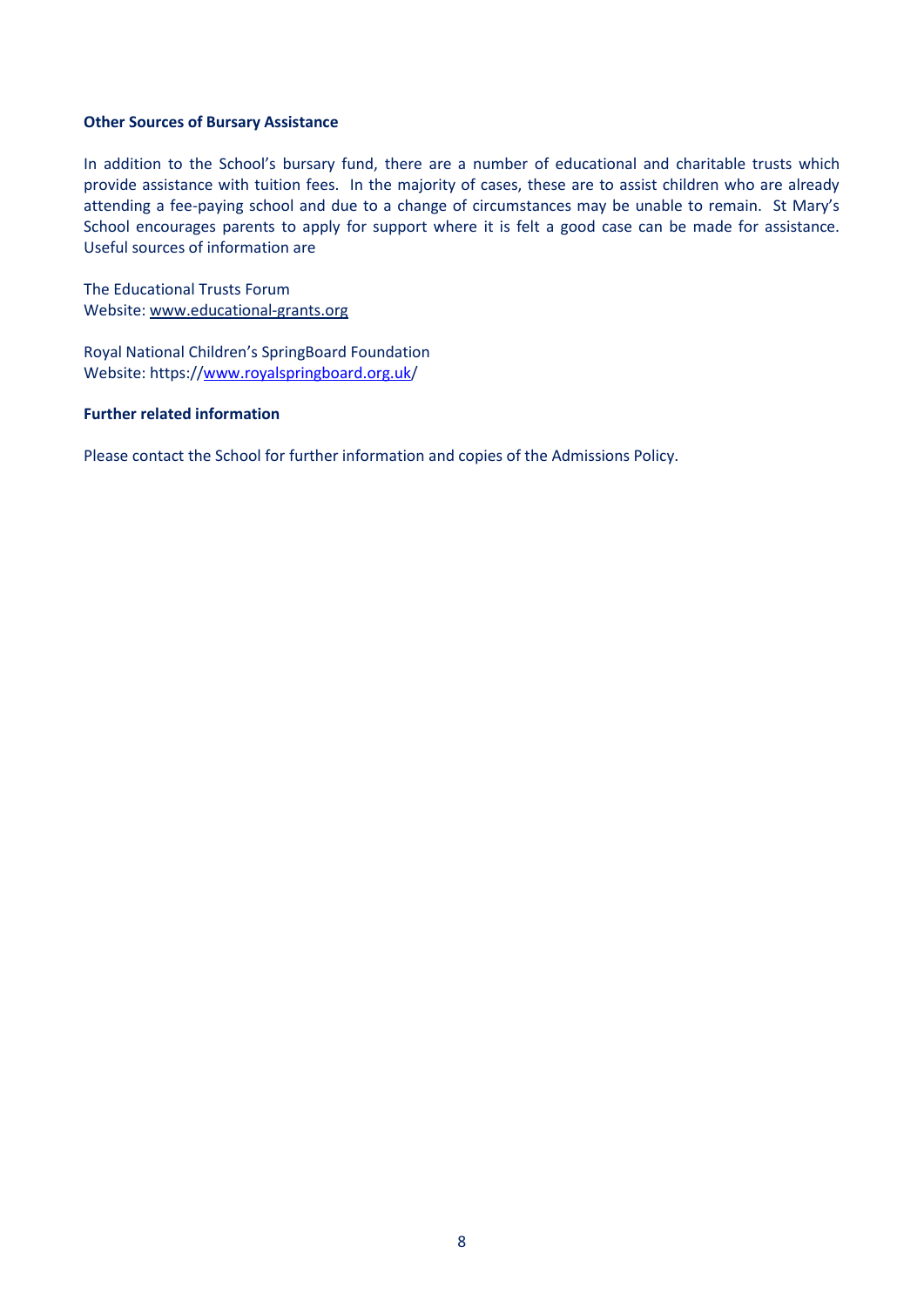## **ST MARY'S SCHOOL, HAMPSTEAD**

## **Confidential Statement of Financial Circumstances in support of an application for a Bursary**

## **(Confidential when completed)**

## *Please read the Notes for Guidance on pages 17 to 19 before completing this questionnaire*

[This questionnaire is in the form recommended by the Independent Schools' Bursars Association]

| <b>1. CHILD</b> |                    |  |
|-----------------|--------------------|--|
|                 | <b>Full Names</b>  |  |
|                 | Date of Birth      |  |
|                 | Term/Year of Entry |  |

|              | 2. PARENT CONTACT DETAILS (see note) |          |          |  |
|--------------|--------------------------------------|----------|----------|--|
|              |                                      | Parent 1 | Parent 2 |  |
| A            | <b>Names</b>                         |          |          |  |
| $\sf B$      | <b>Title</b>                         |          |          |  |
| $\mathsf{C}$ | <b>Address</b>                       |          |          |  |
|              |                                      |          |          |  |
|              |                                      |          |          |  |
|              |                                      |          |          |  |
| D            | Post Code                            |          |          |  |
| E            | Day time Tel                         |          |          |  |
| F            | <b>Evening Tel</b>                   |          |          |  |
| G            | Mobile                               |          |          |  |
| Н            | Fax                                  |          |          |  |
|              | <b>E Mail Address</b>                |          |          |  |

|              | <b>3. PARENTS' OCCUPATIONS</b>    |          |          |  |  |
|--------------|-----------------------------------|----------|----------|--|--|
|              |                                   | Parent 1 | Parent 2 |  |  |
| A            | Employed (insert employer's       |          |          |  |  |
|              | name, address and phone           |          |          |  |  |
|              | number)                           |          |          |  |  |
|              | Are you a Director or             |          |          |  |  |
|              | Shareholder or Proprietor of this | Yes / No | Yes / No |  |  |
|              | <b>Company or Business?</b>       |          |          |  |  |
|              | If "YES" state proportion of      |          |          |  |  |
|              | Company or Business you and/or    |          |          |  |  |
|              | your spouse/partner own           |          |          |  |  |
| B            | Self-employed/ partner in         |          |          |  |  |
|              | partnership (provide details of   |          |          |  |  |
|              | type of business)                 |          |          |  |  |
|              | If a partner state your share of  |          |          |  |  |
|              | partnership income and capital,   |          |          |  |  |
|              | if any                            |          |          |  |  |
| $\mathsf{C}$ | Unemployed                        |          |          |  |  |
| D            | <b>Retired</b>                    |          |          |  |  |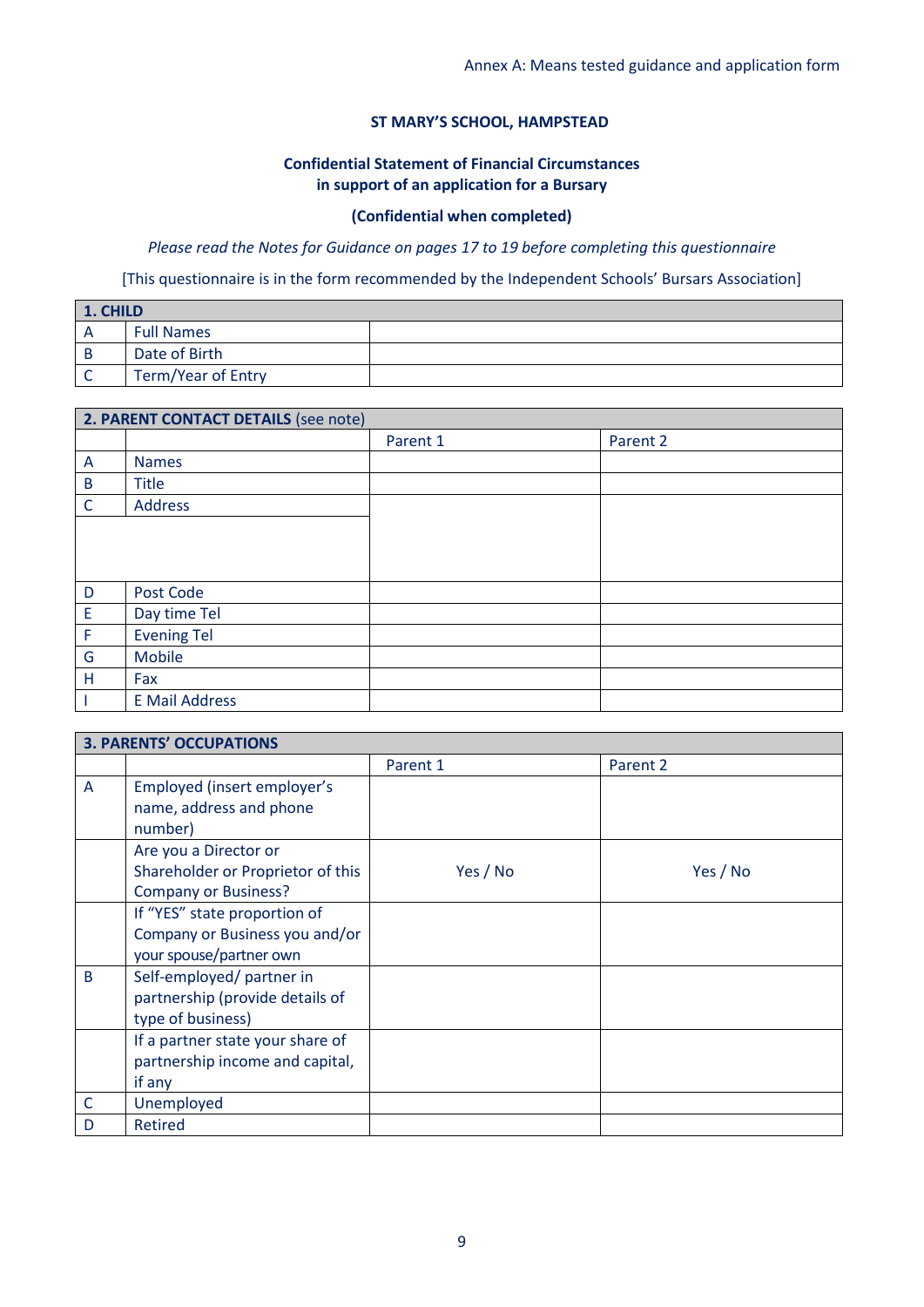| 4. INCOME (see note)                                                                              |                                                                                                                                                                                             |               |              |  |
|---------------------------------------------------------------------------------------------------|---------------------------------------------------------------------------------------------------------------------------------------------------------------------------------------------|---------------|--------------|--|
| (Please enter below your current earnings and expected income from all sources for this tax year) |                                                                                                                                                                                             |               |              |  |
|                                                                                                   |                                                                                                                                                                                             | Parent 1      | Parent 2     |  |
| A                                                                                                 | Gross Salary and other<br>emoluments (including all<br>taxable benefits & expenses) for<br>the year to 5 <sup>th</sup> April 20[                                                            |               |              |  |
| B                                                                                                 | Taxable profits of trade or<br>profession for last two annual<br>accounting periods                                                                                                         | (i).<br>(ii). | (i)<br>(ii). |  |
| C                                                                                                 | Gross pension, widow's pension,<br>State pension etc                                                                                                                                        |               |              |  |
| D                                                                                                 | Gross investment income from:                                                                                                                                                               |               |              |  |
|                                                                                                   | <b>Building Societies / Banks</b><br>$\bullet$                                                                                                                                              |               |              |  |
|                                                                                                   | Dividends and interest<br>(other securities)                                                                                                                                                |               |              |  |
| E                                                                                                 | Gross rental profit                                                                                                                                                                         |               |              |  |
| F                                                                                                 | <b>Social Security benefits</b><br>(including Child Benefit and<br><b>Child Tax Credits)</b>                                                                                                |               |              |  |
| G                                                                                                 | <b>Separation or Maintenance</b><br>Payments                                                                                                                                                |               |              |  |
| H                                                                                                 | Is there a Court<br><b>Order/Separation Agreement?</b><br>If yes, please state annual<br>amount payable for school fees.                                                                    | Yes/No        | Yes/No       |  |
| I.                                                                                                | Benefits in Kind provided free by<br>reason of employment not<br>already included in (a) above                                                                                              |               |              |  |
| J                                                                                                 | Any other income or gains not<br>included in (a) to (i) above eg:<br>trust or estate income, gains on<br>sale of capital assets, surrenders<br>of life assurance policies,<br>royalties etc |               |              |  |
| K                                                                                                 | Please enclose a copy of your<br>self assessment tax calculation<br>for the previous year.                                                                                                  |               |              |  |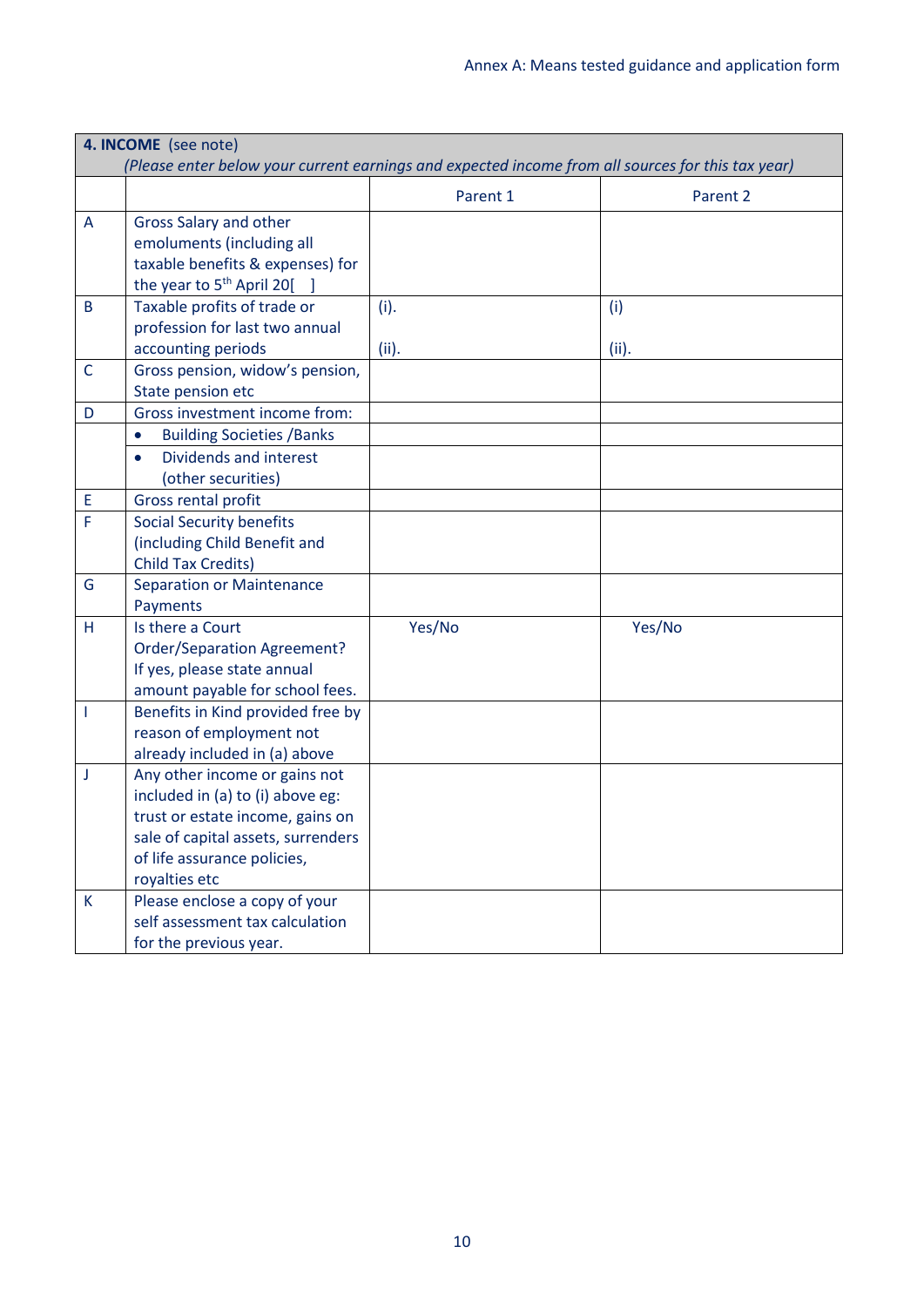|              | 5. OUTGOINGS (see note)                 |              |              |  |
|--------------|-----------------------------------------|--------------|--------------|--|
| A            | Tax payable on Incomes declared         | (i)          | (i)          |  |
|              | above (including tax deducted at        |              |              |  |
|              | source)                                 | (ii)         | (iii)        |  |
| B            | <b>National Insurance Contributions</b> |              |              |  |
| $\mathsf{C}$ | Pension or superannuation               | (i)          | (i)          |  |
|              | contributions (net)                     |              |              |  |
|              |                                         | (ii)         | (iii)        |  |
| D            | Mortgage repayments (include            | (i) Interest | (i) Interest |  |
|              | capital repayment as well as            |              |              |  |
|              | <i>interest</i> )                       | (ii) Capital | (ii) Capital |  |
| Ε            | Endowment mortgage insurance            |              |              |  |
| F            | Any other interest payable e.g.         |              |              |  |
|              | overdrafts, credit cards, loans, etc    |              |              |  |
|              | (please specify)                        |              |              |  |
| G            | Annual rent payable on principal        |              |              |  |
|              | residence                               |              |              |  |

|              | <b>6. CAPITAL ASSETS</b> (see note)                                                                                                                                               |          |          |  |  |
|--------------|-----------------------------------------------------------------------------------------------------------------------------------------------------------------------------------|----------|----------|--|--|
|              |                                                                                                                                                                                   | Parent 1 | Parent 2 |  |  |
| A            | Approximate market value of all<br>investments                                                                                                                                    |          |          |  |  |
|              | <b>Building Society/Bank</b><br>$\bullet$<br>deposits/National Savings<br>accounts                                                                                                |          |          |  |  |
|              | Equity investments, (shares,<br>$\bullet$<br>unit trusts), corporate bonds<br>and other securities and<br><b>Government stocks</b>                                                |          |          |  |  |
|              | <b>ISAs</b><br>$\bullet$                                                                                                                                                          |          |          |  |  |
|              | Life assurance bonds and<br>$\bullet$<br>policies including<br>endowments                                                                                                         |          |          |  |  |
| B            | Approximate market value of<br>principal residence (freehold or<br>leasehold)                                                                                                     |          |          |  |  |
| $\mathsf{C}$ | Approximate market value of<br>other possessions including house<br>contents, car, collections,<br>paintings, jewellery etc                                                       |          |          |  |  |
| D            | Cash at banks or elsewhere<br>(current accounts only)                                                                                                                             |          |          |  |  |
| E            | Approximate market value of any<br>other assets (please specify and<br>include the market value of any<br>Insurance Policies maturing in this<br>tax year or the last five years) |          |          |  |  |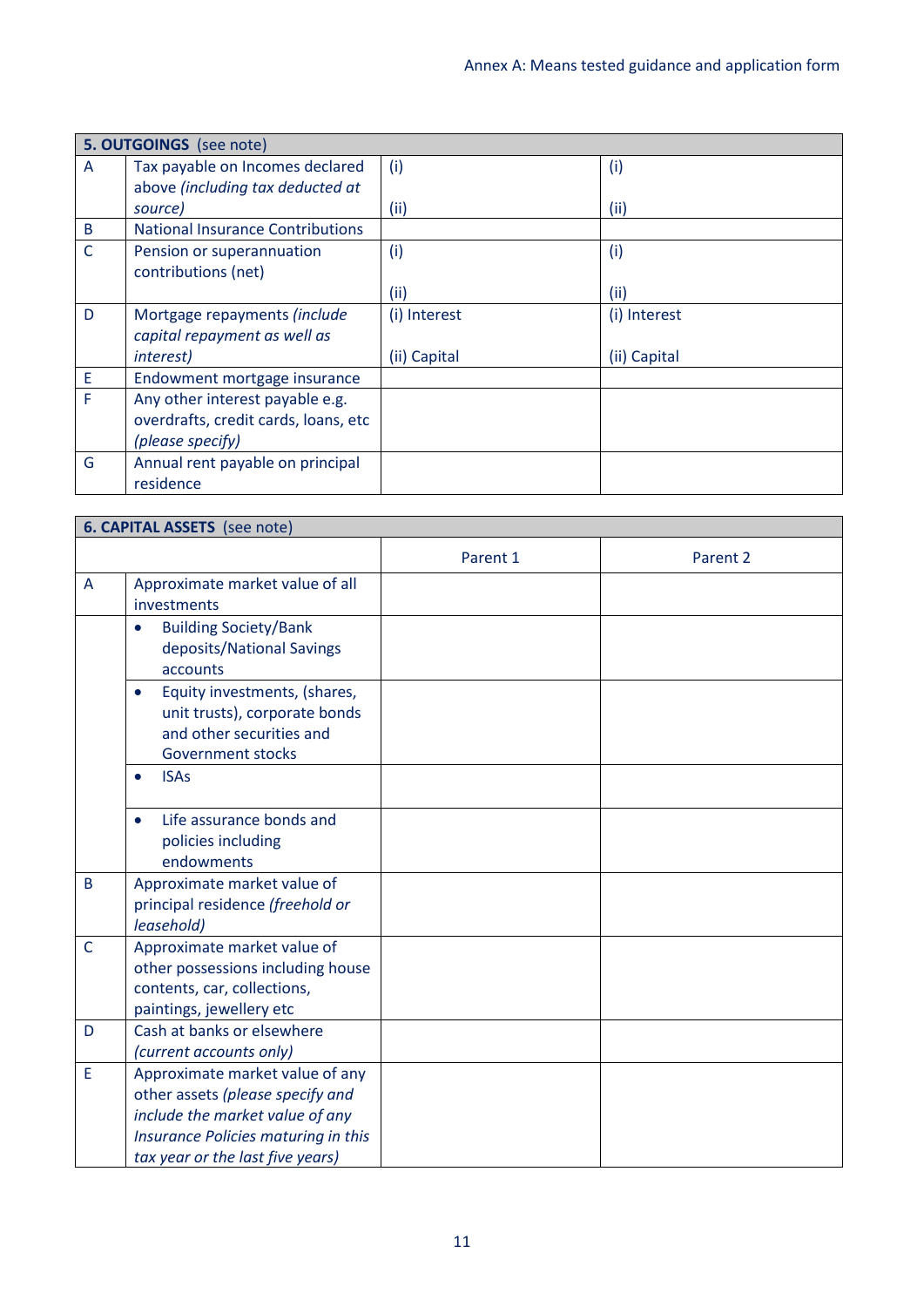| F | Net worth/value of any<br>businesses which you own or<br>share                                                                                                                  |  |
|---|---------------------------------------------------------------------------------------------------------------------------------------------------------------------------------|--|
| G | Approximate market value of<br>your interest in any other<br>property, land or buildings either<br>at home or abroad                                                            |  |
| Н | Redundancy or other termination<br>payments.                                                                                                                                    |  |
|   | Monies that are owed to you.                                                                                                                                                    |  |
|   | Other assets not listed e.g. share<br>options, trust interests/assets<br>held on your behalf by a third<br>party, assets likely to be received<br>in the foreseeable future etc |  |

| 7. CAPITAL LIABILITIES (see note) |                                                                                       |          |          |  |
|-----------------------------------|---------------------------------------------------------------------------------------|----------|----------|--|
|                                   |                                                                                       | Parent 1 | Parent 2 |  |
|                                   | (Please give details of any capital charges against the assets declared in Section 6) |          |          |  |
| A                                 | <b>Mortgage Details</b>                                                               |          |          |  |
|                                   | amount outstanding on<br>principal residence                                          |          |          |  |
|                                   | a final payment date                                                                  |          |          |  |
| B                                 | Outstanding school fee<br>payments or charges                                         |          |          |  |
| c                                 | Other liabilities (please specify)                                                    |          |          |  |

| 8. NET ASSETS |                                                                                               |  |  |  |
|---------------|-----------------------------------------------------------------------------------------------|--|--|--|
|               | <b>TOTAL ASSETS (6)</b>                                                                       |  |  |  |
|               | LIABILITIES (7)                                                                               |  |  |  |
|               |                                                                                               |  |  |  |
|               | NET ASSETS (6-7)                                                                              |  |  |  |
|               | Please explain any reasons why net assets cannot be converted or utilised to pay school fees. |  |  |  |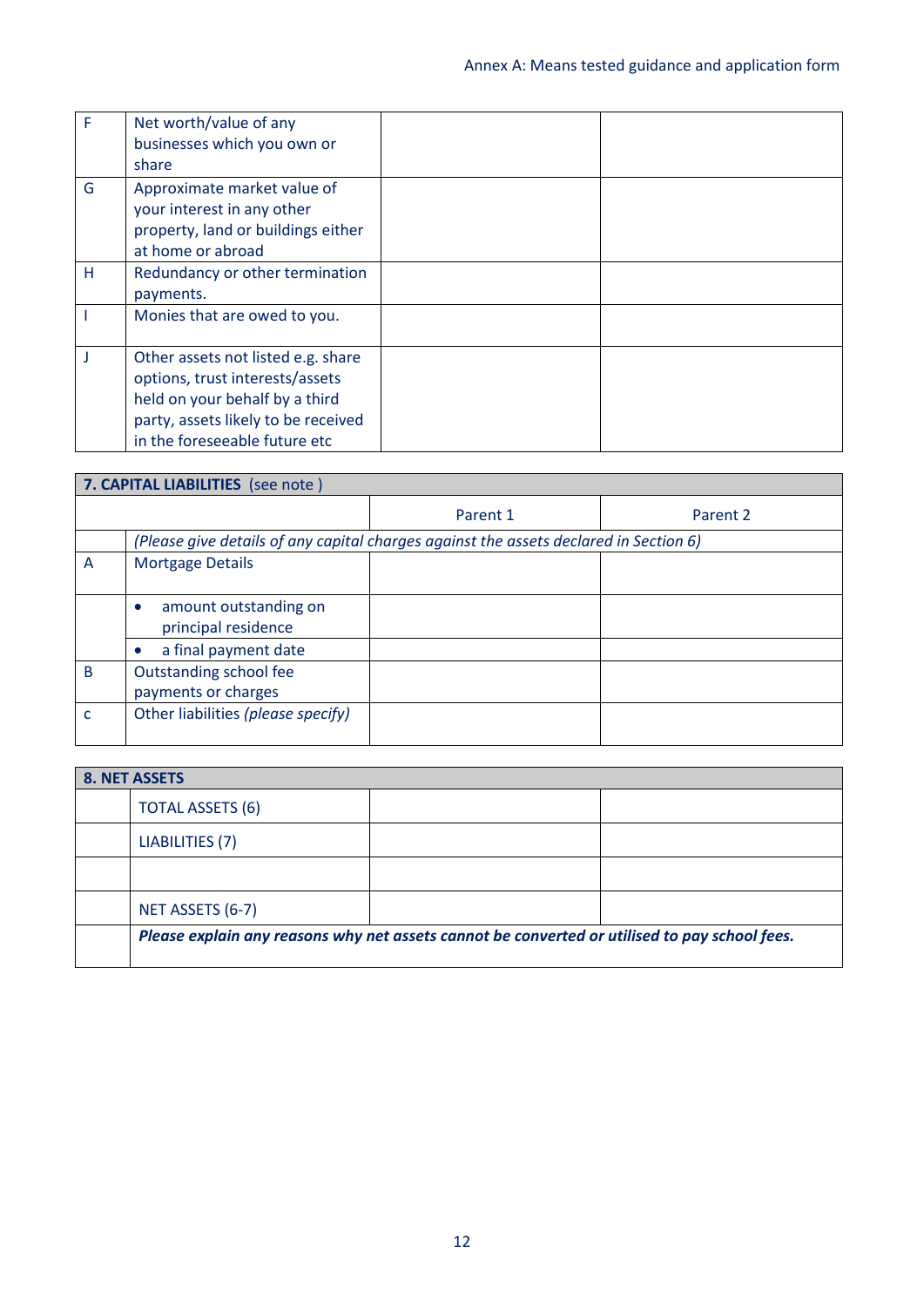|              | 9. DEPENDENT CHILDREN (see note)<br>(Include the child to whom this application refers: if more than 4 children, give details on a separate sheet)           |              |                |   |   |
|--------------|--------------------------------------------------------------------------------------------------------------------------------------------------------------|--------------|----------------|---|---|
|              |                                                                                                                                                              | $\mathbf{1}$ | $\overline{2}$ | 3 | 4 |
| A            | Forename                                                                                                                                                     |              |                |   |   |
| B            | Date of Birth                                                                                                                                                |              |                |   |   |
| $\mathsf{C}$ | <b>School or College</b>                                                                                                                                     |              |                |   |   |
| D            | <b>Boarding or Day</b>                                                                                                                                       |              |                |   |   |
|              |                                                                                                                                                              | £            | £              | £ | £ |
| E            | Annual school or other<br>educational fees (excluding<br>extras and supplemental<br>charges)                                                                 |              |                |   |   |
| F            | Compulsory additional<br>school charges                                                                                                                      |              |                |   |   |
| G            | Amount of fees shown in (e)<br>covered by:<br>Scholarships, Bursaries or<br>$\bullet$<br>other allowances given<br>by school                                 |              |                |   |   |
|              | Annual sum arising from<br>$\bullet$<br>capital repayment<br>scheme                                                                                          |              |                |   |   |
|              | Services/Diplomatic/<br>$\bullet$<br><b>Company Education</b><br>Allowances (gross) (state<br>whether sum has been<br>included in gross salary<br>at 3 $(a)$ |              |                |   |   |
|              | Annual sum arising from<br>$\bullet$<br><b>Educational Insurance</b><br><b>Policies</b>                                                                      |              |                |   |   |
|              | Assistance from any<br>$\bullet$<br>other sources eg<br>Grandparents, trusts,<br>charities, etc (please<br>specify)                                          |              |                |   |   |
| H            | Annual income of child<br>$\bullet$<br>(if any)                                                                                                              |              |                |   |   |
|              | <b>Capital Value of Trust</b><br>$\bullet$                                                                                                                   |              |                |   |   |

## **10. OTHER DEPENDENTS** *(Please give details)* (see note )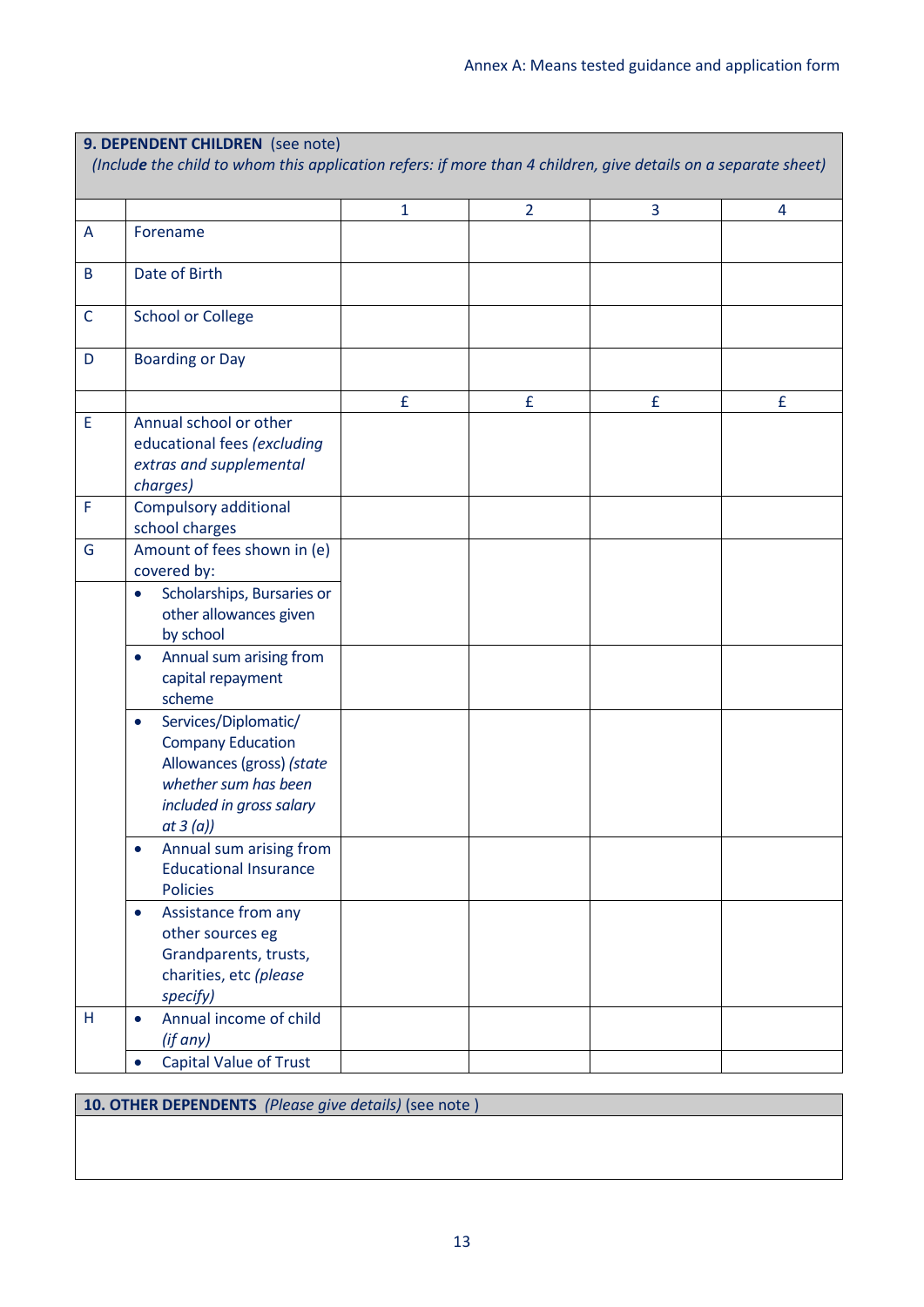## **11. VERIFICATION OF INCOME**  Please enclose documentary evidence in support of the income figures in Section 4. Please tick those you are enclosing: P60 and P11D March Pay Advice Copy of HMRC tax calculation issued under Self Assessment Confirmation of Schedule D self employment income from an independent accountant Annual Report & Accounts (including Balance Sheet) for the years 20[ ] & 20[ ] Others *(please specify)* e.g. copies of dividend vouchers, bank interest certificates Court Orders and Legal Separation agreements Covering the payment of school fees and child maintenance Benefits received Universal Credit, Social Security Benefit, Housing Benefit, Job Seekers' Allowance, Employment & Support Allowance, Income Support, Disability Living allowance, Incapacity Benefit, Child Benefit

| 12. VERIFICATION OF ASSETS Please enclose documentary evidence of capital assets |                           |   |                             |  |
|----------------------------------------------------------------------------------|---------------------------|---|-----------------------------|--|
| and tick those you are enclosing:                                                |                           |   |                             |  |
|                                                                                  | <b>Property Valuation</b> |   | <b>Investment Portfolio</b> |  |
|                                                                                  |                           |   | Valuation                   |  |
|                                                                                  | <b>Mortgage Statement</b> | £ | <b>Contents Insurance</b>   |  |

| 13. HOME VISIT(S)                                                |                       |  |  |  |
|------------------------------------------------------------------|-----------------------|--|--|--|
|                                                                  | Name:                 |  |  |  |
| The School may wish to visit you at your home address(es) to     |                       |  |  |  |
| discuss your application for support. Both parents should please | Yes / No              |  |  |  |
| indicate whether you are happy to receive a visit from the       | Delete as appropriate |  |  |  |
| school's representative.                                         |                       |  |  |  |
|                                                                  | Name:                 |  |  |  |
|                                                                  |                       |  |  |  |
|                                                                  | Yes / No              |  |  |  |
|                                                                  | Delete as appropriate |  |  |  |
|                                                                  |                       |  |  |  |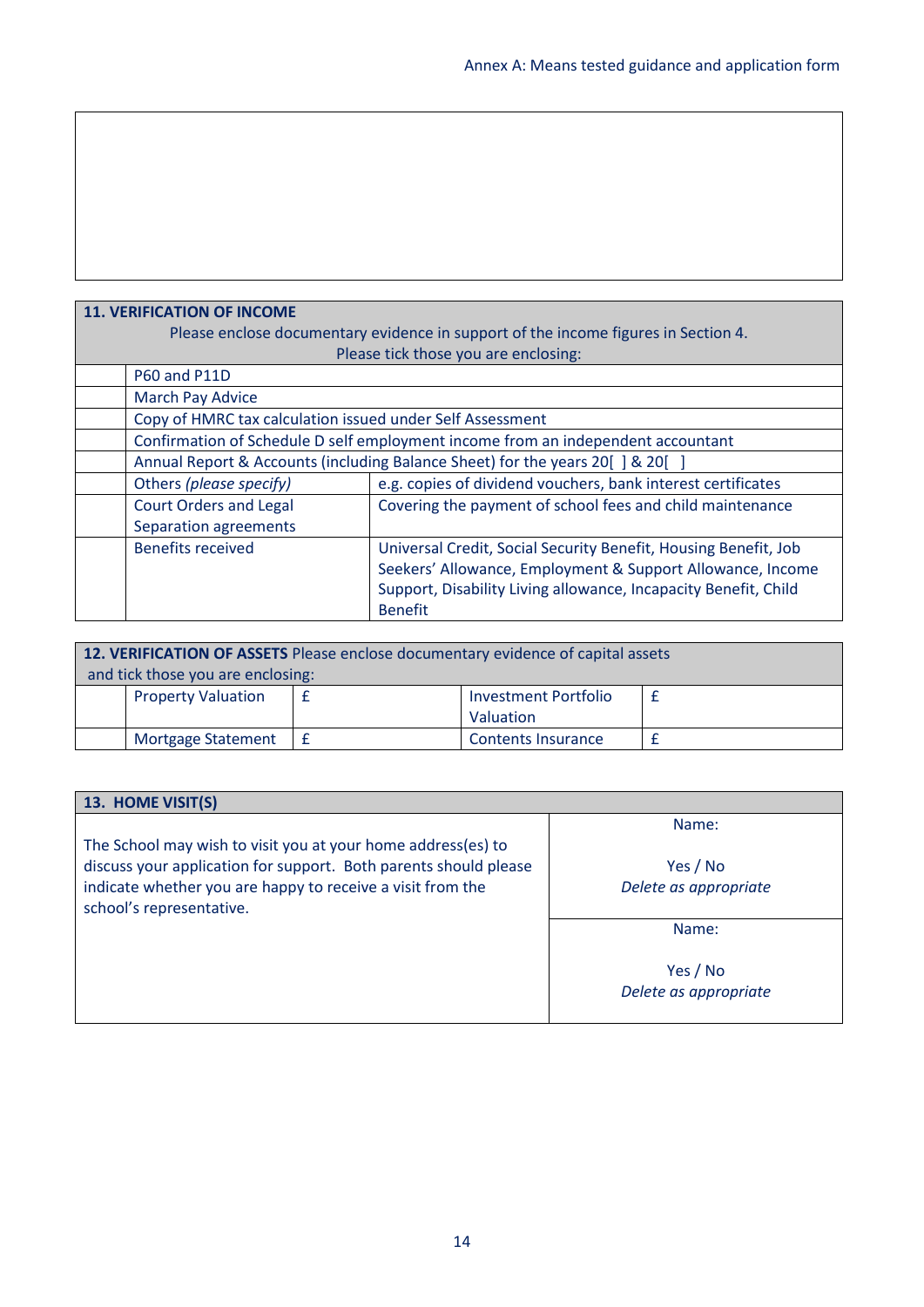## *ASSISTANCE FROM OTHER SOURCES*

In order to help the greatest number of parents who need financial assistance, all those who apply for a bursary from the School are asked first to enquire if they are eligible for assistance from any other source, including family members, family friends, relatives, employers, charities, trusts and foundations.

*Please state whether you have applied to trusts or foundations for a grant, and if so to which and with what result. Please also state what steps you have taken to obtain assistance from any other third party.*

## **ANY ADDITIONAL INFORMATION**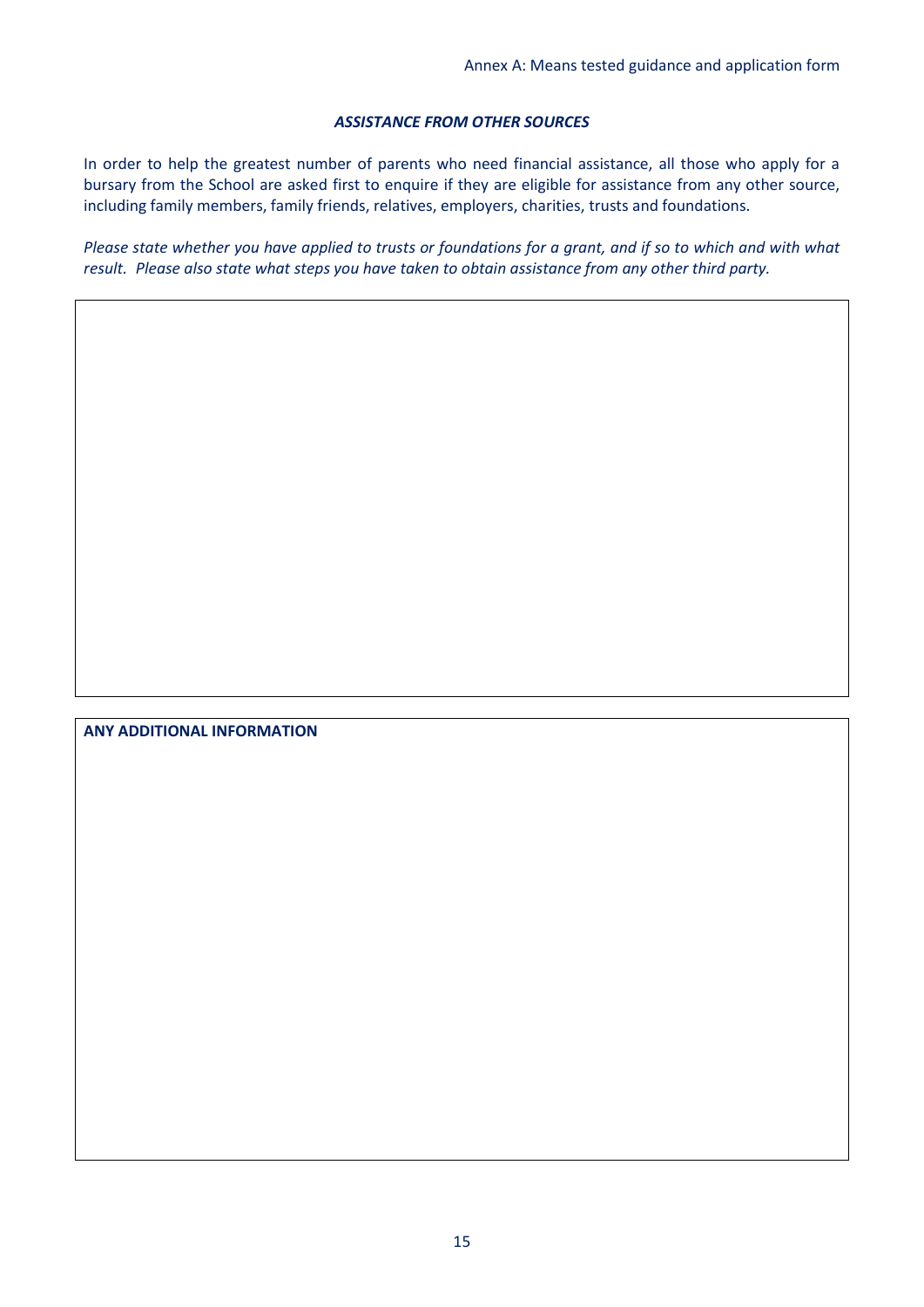## **14. DECLARATION**

After having read the attached notes, the following declaration should be signed by both parents (or see below):

We have read the notes and have made a complete and accurate declaration of our income and assets.

We understand that if we are offered a bursary for our child and accept a place for her at the school, the following terms and conditions will apply as between ourselves and the School:-

- a) our child's fees account with the School will be credited termly with the amount of the bursary for so long as the award remains in effect;
- b) any award of a bursary is subject to annual review and we must complete an annual declaration of our financial circumstances on the form sent to us by the School and supply all relevant supporting evidence by the return date indicated;
- c) we will report immediately any material change in the financial position declared;
- d) the bursary may be withdrawn or reduced if:
	- i) we act or our child acts in breach of the School's Terms and Conditions attached to the Acceptance Form for our child at the School or in breach of the terms of the bursary award;
	- ii) we have failed to return the annual declaration of our financial circumstances by the return date indicated;
	- iii) we have failed to produce any additional information required by the School to evidence our financial circumstances;
	- iv) in the opinion of the Headmistress, our child's attendance, progress, attitude or behaviour no longer merits the continuation of the award;
	- v) we are more than 28 days in arrears in respect of any amount due and owing to the school;
	- vi) there is a material change in our financial circumstances;
	- vii) the school's resources are insufficient to maintain the level of award.
- e) **Important** the bursary will be withdrawn with immediate effect and the value of any amount of the bursary previously credited against our child's fee account will become repayable to the School forthwith as a debt if we have fraudulently, knowingly or carelessly provided false or misleading information in relation to the award of the bursary; and
- f) as otherwise stated in the school's Terms and Conditions as amended from time to time.

Signatures: (See note on Parents)

| Parent 1 | Ateה<br>   |
|----------|------------|
| Parent 2 | Aate ת<br> |

*[NB. Each person with parental responsibility for the child is required to sign this form and, where the parents do not live together in the same household, should provide the requested information in respect of their own household circumstances.]*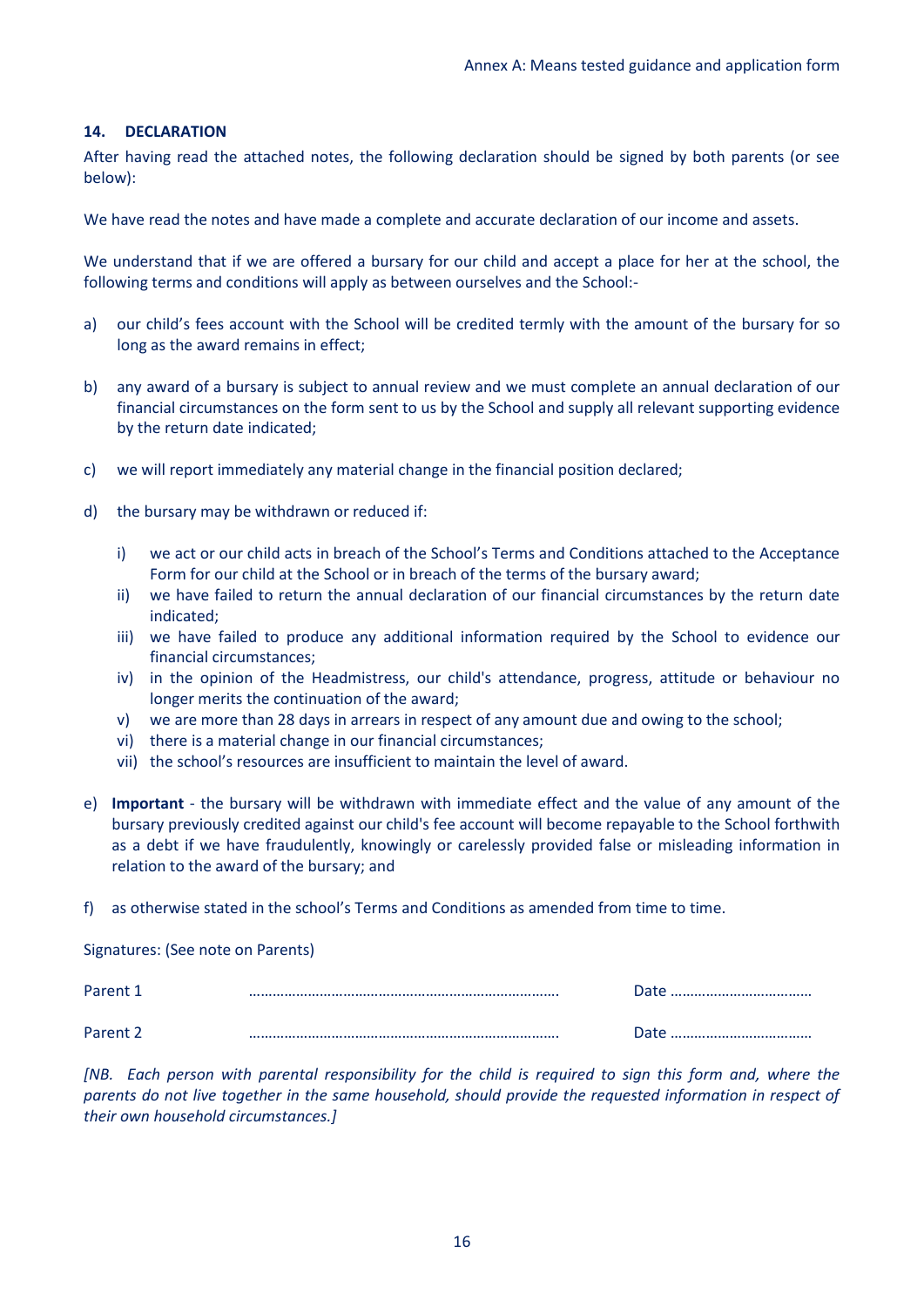### **NOTES FOR GUIDANCE FOR COMPLETION OF BURSARY GRANT APPLICATION FORM**

Before completing the form, please read these notes carefully, and contact the Bursar if further information or advice is required. These notes refer to the corresponding paragraph on the Form.

The School reserves the right to seek any other documentary evidence in support of the income and asset figures submitted, and to make enquiries which it deems necessary.

All financial values should be shown in Sterling. References to Her Majesty's Revenue & Customs (HMRC) include the relevant national Taxation Authority.

## **SECTION 2: PARENTS**

The form should be completed by all holders of parental responsibility for the child.

As responsibility for payment of the fees is in most cases 'joint and several', where both parents do not live together in the same household, each parent should complete the form with full details of their own financial circumstances and the circumstances of their own household. Please err on the side of caution and provide as much information as possible.

Please contact the Bursar if you are unsure who should complete this form or have questions about whose financial circumstances should be included.

### **SECTION 4: INCOME**

- A The gross annual amount of salaries and wages, including any earnings from profit related pay, parttime employment and any sum received as bonus, commission etc, statutory sick pay, statutory maternity pay giving GROSS amounts (before deduction of tax, NI, superannuation, etc) for the current or latest financial year. Taxable benefits in kind agreed with HMRC should also be shown (free or subsidised housing, meals, petrol, cars, etc) – at the amount agreed for taxable purposes.
- B Profits from a business or profession at the amount of GROSS income declared to HMRC or relevant tax authority for the year in question. Copies of the latest set of accounts should be included. Where the profits assessed relate to a basis period in excess of or less than 12 months please state the length of that period.
- D All other Investment income (eg interest or National Savings Bank deposits; dividends, annuities etc) should be entered GROSS of tax. If tax was deducted at source, parents should add in the amount of tax paid or tax credit notified. Building Society interest must be disclosed GROSS.
- E Enter income from letting or subletting of property at the amount of the profit declared to HMRC, net of related expenditure before tax.
- F All social security benefits received should be declared and type of benefit specified.
- H Court Orders, Legal Separation Agreements and Voluntary Arrangements for School Fees Where a parent is required by a Court Order, or a legal binding separation agreement (eg Deed of Separation) to pay part of the school fees, then only that part of the fee which is not covered by the Court Order/agreement will be used to calculate any bursary to be awarded. This is irrespective of whether or not the order or agreement is being complied with. Where the whole amount of the fees are required to be paid by virtue of a Court Order or separation agreement, applicants are not eligible for a bursary. You should indicate how many years are payable and any annual variations.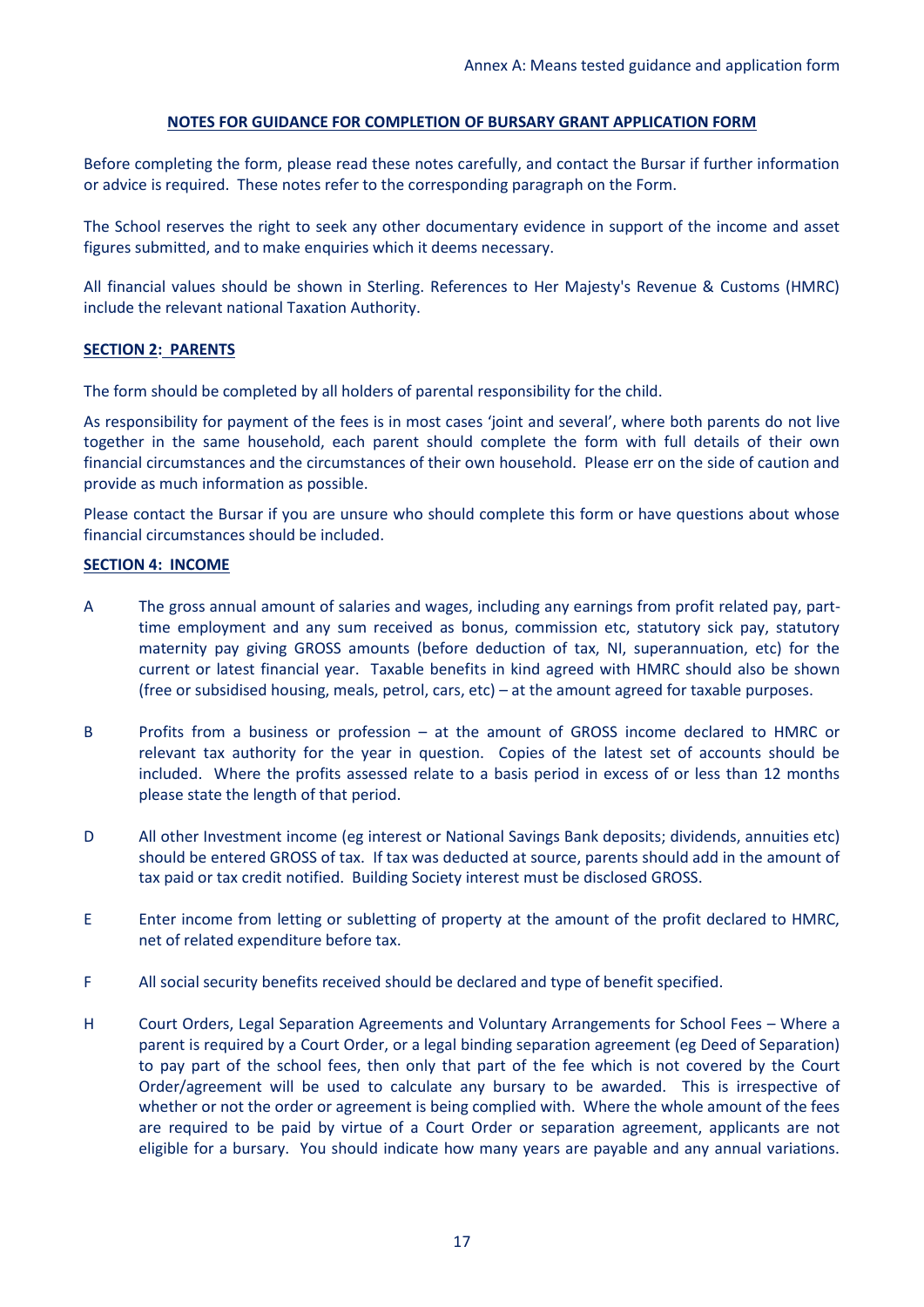All receipts relating to maintenance payments, separation allowances and sums in respect of Child Support maintenance must be declared.

J Include free benefits in kind agreed by HMRC as not subject to tax, eg representative occupation of house, free meals.

## **SECTION 5: OUTGOINGS**

- A Enter Income Tax and tax on unearned income SEPARATELY.
- C Enter annual superannuation contribution of (if applicable) payments to other Pension Schemes SEPARATELY.
- D Enter capital as well as interest payment on a mortgage for the principal residence.
- E Only complete this if repayment is effected by means of a full Endowment Policy.
- F Include bank overdraft and other loan charges incurred during the year (specifying the purpose of the loan).

## **SECTION 6: PARENTS'/APPLICANTS' CAPITAL ASSETS**

In addition to taking account of all relevant sources of income, the School takes account of the following assets:

- A The capital sum of any monies on deposit with any bank, deposit taker or building society. Investments in stocks and shares, valued as near as possible to the date of submitting the application form.
- B The current market value of your principal residence as provided by two estate agents. The current market value should be estimated by parents where a current valuation is unavailable, with the reason provided as to why such a valuation is unavailable.
- F If you run your own business or are partners in a business, then you should show the net worth of the business. Shares in a company not listed on a stock exchange should be valued at the relevant proportion of the net value of the company.
- G In the case of second homes and/or other properties, these should also be included at their estimated current market value; no allowance will be made for any outstanding mortgage.

## **SECTION 7: PARENTS'/APPLICANTS' CAPITAL LIABILITIES**

Details should be provided of any outstanding school fee payments or charges and any arrangements entered into with the relevant school in respect of payment.

Details of other liabilities should be provided along with the lender.